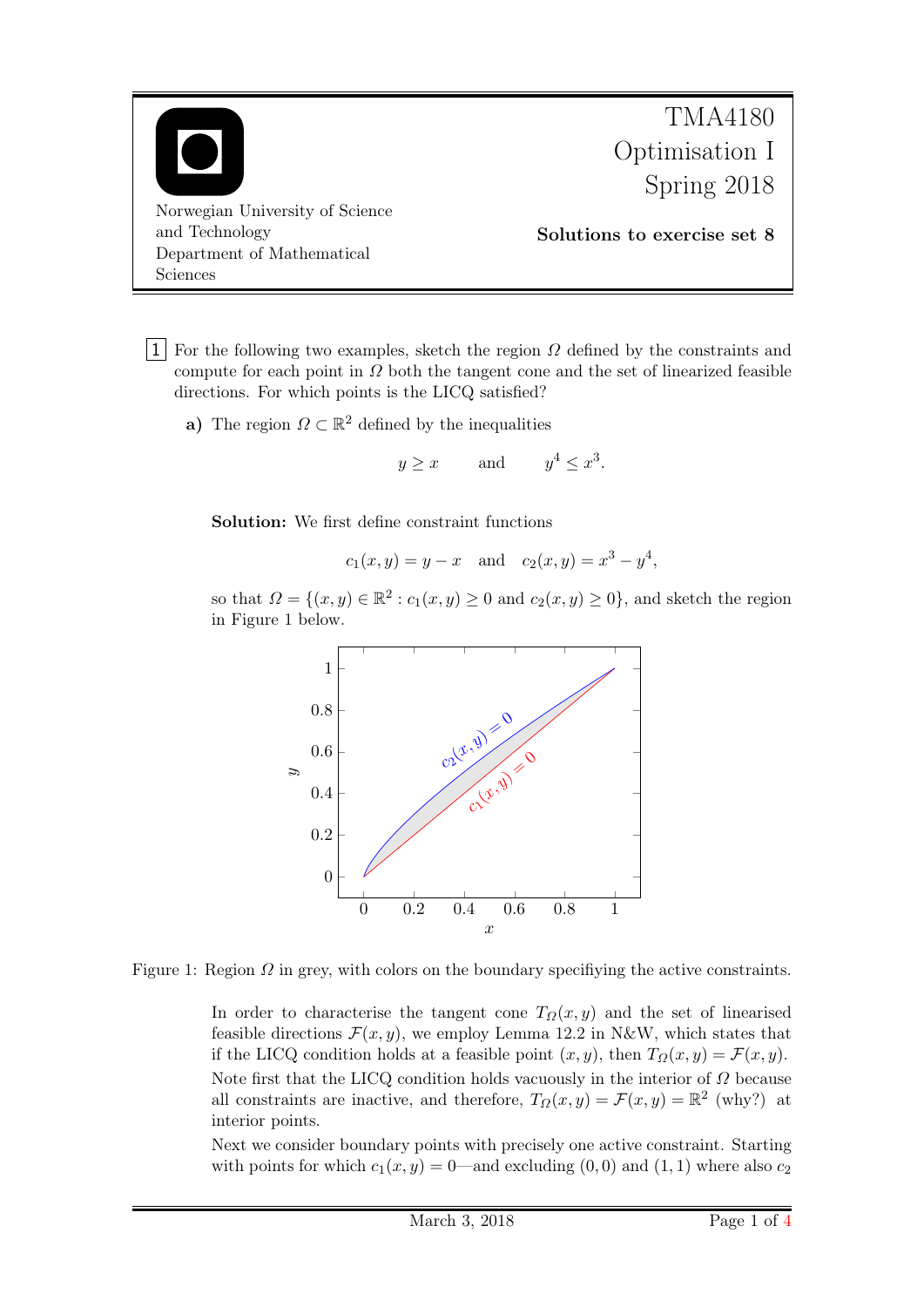is active—we find that  $\nabla c_1(x, y) = (-1, 1)$ . Since  $\nabla c_1 \neq 0$ , the LICQ condition holds, and so

$$
T_{\Omega}(x, y) = \mathcal{F}(x, y) = \{d \in \mathbb{R}^2 : \nabla c_1(x, y)^\top d \ge 0\}
$$

$$
= \{d \in \mathbb{R}^2 : d_2 \ge d_1\},
$$

where d is short for  $(d_1, d_2)$ .

Similarly, if only  $c_2$  is active, we observe that the LICQ condition holds because  $\nabla c_2(x, y) = (3x^2, -4y^3) \neq 0$  away from  $(0, 0)$ . This yields

$$
T_{\Omega}(x,y) = \mathcal{F}(x,y) = \left\{ d \in \mathbb{R}^2 : \nabla c_2(x,y)^\top d \ge 0 \right\}
$$

$$
= \left\{ d \in \mathbb{R}^2 : 3x^2 d_1 \ge 4y^3 d_2 \right\}.
$$

Constraint gradients at  $(1, 1)$  equal  $\nabla c_1 = (-1, 1)$  and  $\nabla c_2 = (3, -4)$ , which are linearly independent. Thus the LICQ condition is true, and

$$
T_{\Omega}(1,1) = \mathcal{F}(1,1) = \{d \in \mathbb{R}^2 : \nabla c_1(1,1)^\top d \ge 0 \text{ and } \nabla c_2(1,1)^\top d \ge 0\}
$$

$$
= \{d \in \mathbb{R}^2 : 3d_1 \ge 4d_2\}.
$$

Lastly, since  $\nabla c_1(0,0) = (-1,1)$  and  $\nabla c_2(0,0) = 0$ , the LICQ condition fails at  $(0, 0)$ , and we cannot expect that  $T_{\Omega}(0, 0) = \mathcal{F}(0, 0)$ . Readily,

$$
\mathcal{F}(0,0) = \{ d \in \mathbb{R}^2 : \nabla c_1(0,0)^\top d \ge 0 \text{ and } \nabla c_2(0,0)^\top d \ge 0 \}
$$
  
=  $\{ d \in \mathbb{R}^2 : d_2 \ge d_1 \}.$ 

In order to find the tangent cone, we first consider limiting directions along the constraint boundaries  $c_1(x, y) = 0$  and  $c_2(x, y) = 0$  as  $(x, y) \rightarrow (0, 0)$ . Travelling towards  $(0, 0)$  when  $c_1$  is active, we may put, using the notation in N&W,

$$
z_k = (1/k, 1/k) \quad \text{and} \quad t_k = 1/k,
$$

and obtain the limiting direction

$$
d = \lim_{k \to \infty} \frac{z_k - (0,0)}{t_k} = (1,1).
$$

Note: the length of  $d$  is irrelevant; we only care about its direction. Similarly, travelling along  $c_2(x, y) = 0$  yields  $d = (0, 1)$ , using for example, the sequences

$$
z_k = (k^{-1/3}, k^{-1/4})
$$
 and  $t_k = k^{-1/4}$ .

It can furthermore be seen that approaching  $(0, 0)$  from the interior of  $\Omega$  gives tangent directions "between" these borderline cases, and so

$$
T_{\Omega}(0,0) = \{ d \in \mathbb{R}^2 : d_2 \ge d_1 \ge 0 \}.
$$

**b**) The region  $\Omega \subset \mathbb{R}^2$  defined by the inequalities

$$
y \ge x^4
$$
 and  $y \le x^3$ .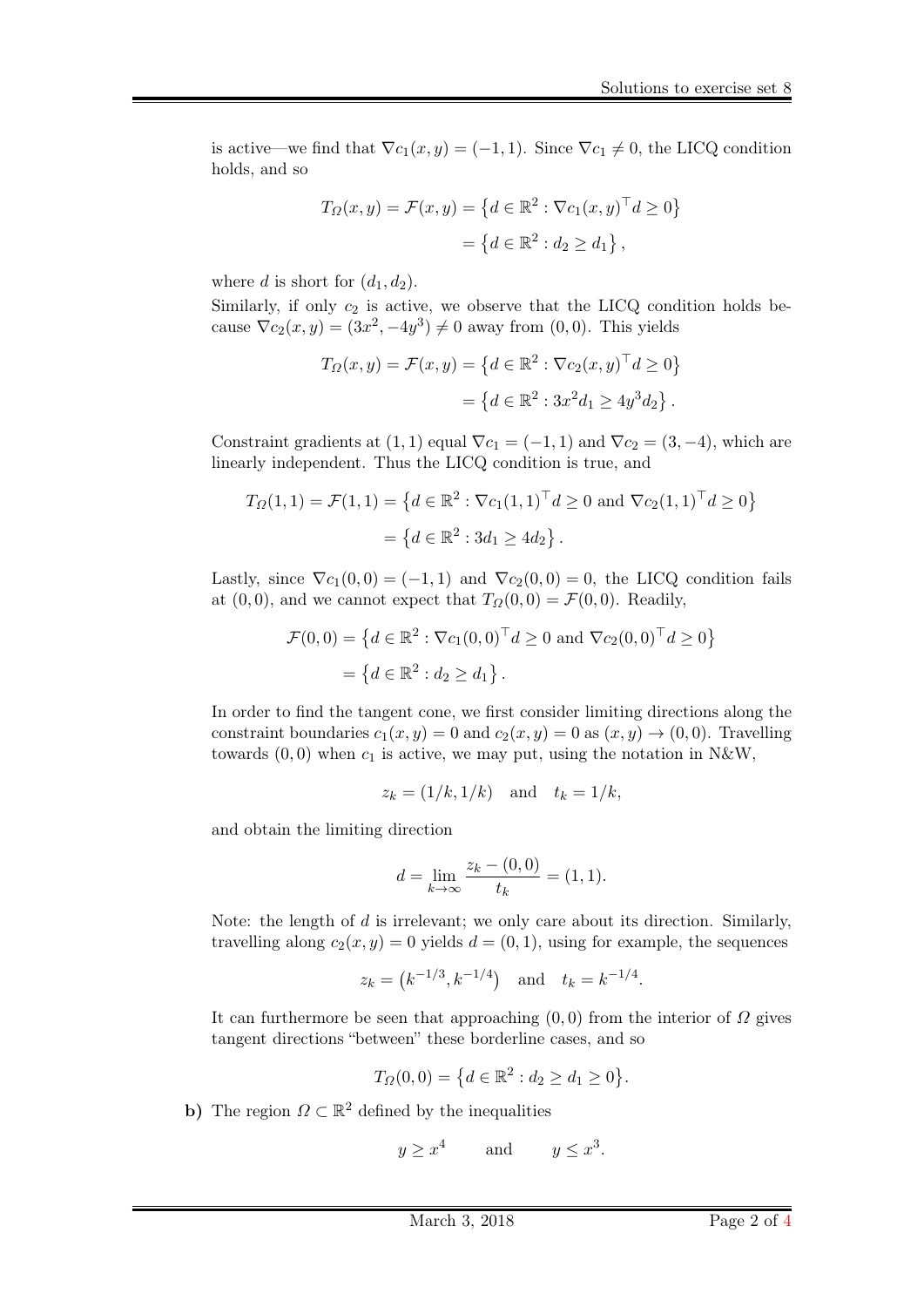



$$
c_1(x, y) = y - x^4
$$
 and  $c_2(x, y) = x^3 - y$ 

gives  $\Omega = \{(x, y) \in \mathbb{R}^2 : c_1(x, y) \ge 0 \text{ and } c_2(x, y) \ge 0\}$ , which is shown in Figure 2.

Omitting details—the process is very similar to the previous question—we obtain that the LICQ condition holds at all feasible points except  $(0, 0)$ . Moreover,  $T_{\Omega}(x, y) = \mathcal{F}(x, y)$  if  $(x, y)$  lies in the interior of  $\Omega$ ;

$$
T_{\Omega}(x,y) = \mathcal{F}(x,y) = \left\{ d \in \mathbb{R}^2 : d_2 \ge 4x^3 d_1 \right\}
$$

when only  $c_1$  is active;

$$
T_{\Omega}(x,y) = \mathcal{F}(x,y) = \left\{d \in \mathbb{R}^2 : 3x^2 d_1 \ge d_2\right\}
$$

when only  $c_2$  is active;

$$
T_{\Omega}(1,1) = \mathcal{F}(1,1) = \left\{ d \in \mathbb{R}^2 : 3d_1 \ge d_2 \ge 4d_1 \right\};
$$

and

 $\mathcal{F}(0,0) = \left\{ d \in \mathbb{R}^2 : d_2 = 0 \right\}$  and  $T_{\Omega}(0,0) = \left\{ d \in \mathbb{R}^2 : d_2 = 0 \text{ and } d_1 \ge 0 \right\}.$ 

2 Determine the cone of feasible directions (radial cone)  $R_{\Omega}(0)$ , the tangent cone  $T_{\Omega}(0)$ and the cone of linearized feasible directions  $F<sub>Q</sub>(0)$  for the following sets  $\Omega$ . Determine, which constraint qualifications hold at  $0 \in \Omega$ .

a)  $\Omega = \{ x \in \mathbb{R}^2 \mid x_1 \geq 0, -(x_1 - 1)^2 - x_2^2 + 1 \geq 0 \}.$ 

**Solution:** Both constraints are concave, and at  $\hat{x} = (1,0)$  none of the constraints are active. Therefore, Slater's CQ holds and we can expect that  $T_{\Omega}(x)$  $F_{\Omega}(x) = \bar{R}_{\Omega}(x)$  for all  $x \in \Omega$ .

However, both  $c_1$  and  $c_2$  are active, and  $\nabla c_1(0) = (1,0)^\top$  and  $\nabla c_2(0) = (2,0)^\top$ are linearly dependent. Therefore LICQ does not hold.